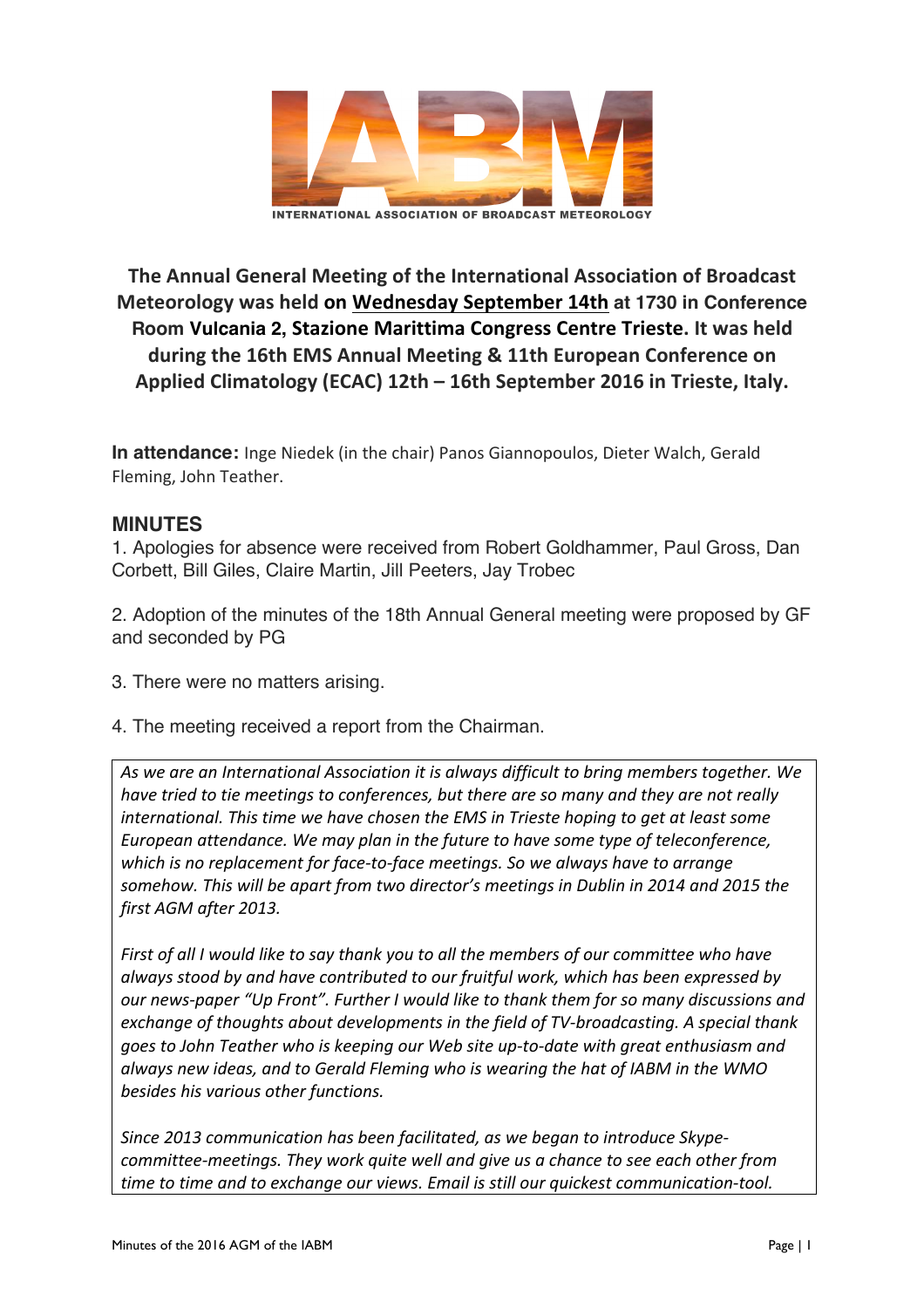As time has passed so quickly let me briefly look back, what has happened in the *meantime:* we managed to publish Up Front-editions 5 times since then. As printing cost has risen, we decided to send out the magazine electronically. So the edition in autumn of 2013 has been the last one on paper. Every edition is unique and picks up topics in our *business. In the meantime the German National Weather Service has asked us to allow them to add Up Front to their library. Most of the editions will be available there. But they can also be studied on our webside (http://www.iabm.org/#!publications/cee5)* 

*There have been some highlights of course since 2013, I want to mention. One has been* the invitation from President Obama to our colleague John Toohey Morales from NBC6 in *Miami* in 2014, Florida. He was amongst only 8 others from the US - what an honour and *respect for our profession.* So much respect has - so far I know, received only our colleague Jesper Theilgaard from Denmark (see later). The occasion was the release of the  $3^{rd}$  U.S government-authored National Climate Assessment (NCA) –There has been a special reason for this invitation. The geographic location Miami is one of the most vulnerable cities in the world to sea level rise. The purpose for the invitation to the White House was to raise awareness for climate change to TV-weather-audience. The climate *issue has become a constant theme in John's weather-reports. He thinks that it is an important* work to educate audiences about how climate change was already affecting their lives and how it would impact them in the future.

Another unique workshop has been arranged with the help of Jesper Theilgaard. His *credibility* and his engagement in weather and climate not only draw attention but also the *financial support of the Danish government to hold a separate 2-day climate-workshop* together with WMO about the IPCC (AR5 report) in Paris along the annual FIMarrangement. About 80 TV-broadcasters from more than 50 countries worldwide had been *able to attend, widen their knowledge and reported about their issue of climate change back in their home-countries - A great success that we were hoping to repeat. The effort would be much cheaper to bring together this highly recognized TV-people, instead of the cost involved to teach people about climate change with other means of communication.* No doubt TV-weather-broadcasters work as multipliers and can reach Millions of people *via TV.*

*Another event I want to mention is the cooperation with the foundation "We are Water",* an idea from our colleague Thomas Molina from Barcelona. The financial support and *invitation of "We are Water" made it possible to gather with 20 weather-broadcasters from many different countries to experience and study the interaction of water and climate.* We were able to gain knowledge about how closely the availability of water is *related to climate-change.* We had impressive insights to projects of "We are Water" in relation to the importance of drinking-water availability and of sanitation, especially in areas where oceans and rivers are polluted.

*Of course we are trying to generate more funding to organize these types of workshops.* But this is still a difficult issue. We are trying to get WMO involved but so far with no success. We were hoping to get a brief interview with Petteri Taalas the New Secretary General of WMO to explain to him the primary position of broadcasters amongst their viewership and the potential to use these positions in communicating climate change to *the public. Let's hope that we can get any further. With proper funding IABM could enlarge*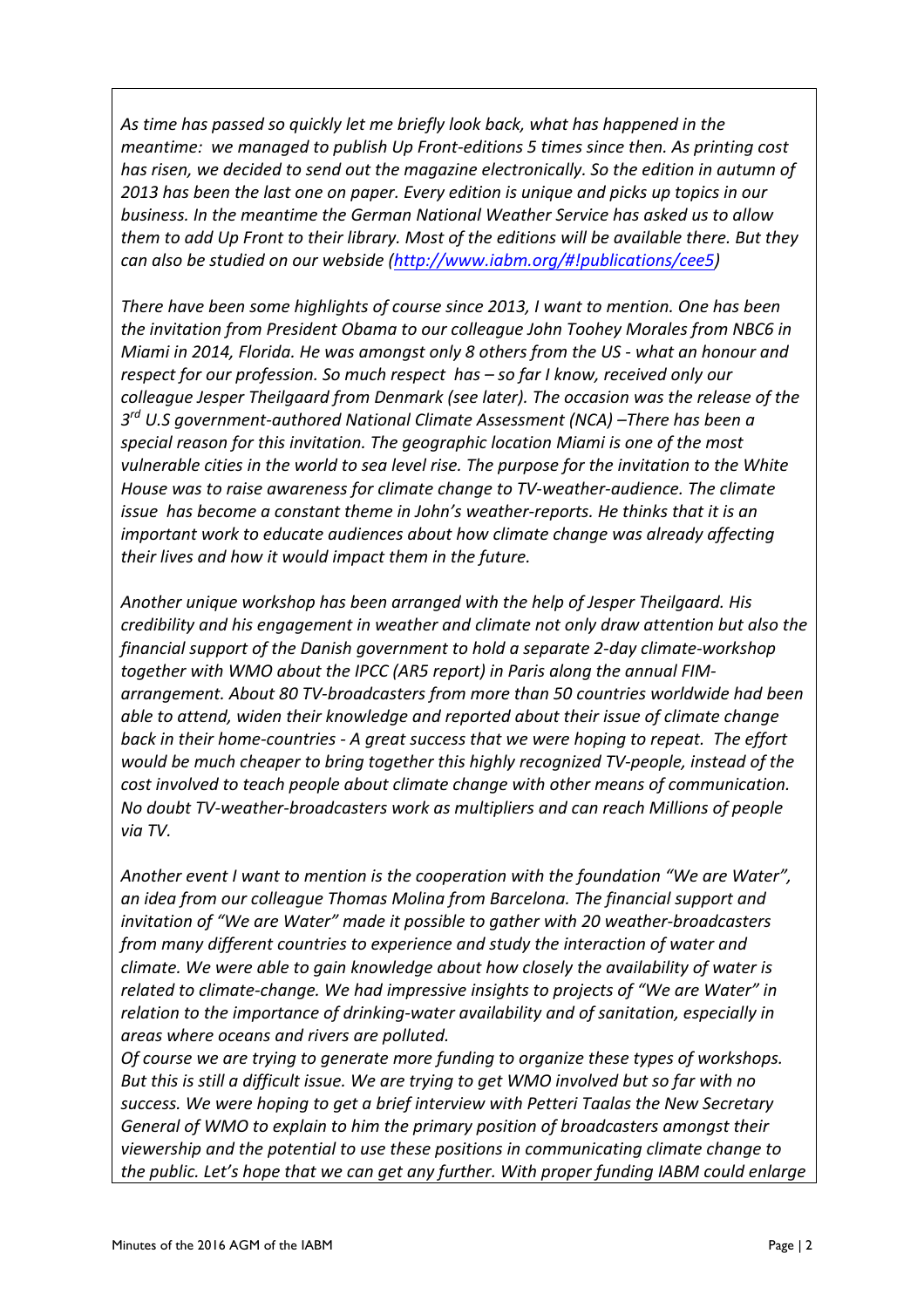their reporting about climate change as mediator between WMO, National Meteorological *Services and the public. So funding is still a big issue. I have been investigating the* possibility of getting some financial support from Munch Re, the biggest ReInsurance Co. of *the world, and talked to Professor Höppe, head of Geo Risks Research/Corporate Climate Center, and a lady of their communications department. We have discussed all possible options for sponsoring of an event for TV-weather-broadcasters and the communication of climate issues or research results Munich Re is dealing with.* 

*If* we could find sponsors for travel and hotel cost for let's say 10 to 20 Broadcast *Meteorologists from around the world we could held a high profile international workshop* in Munich with very good press attention. But to find sponsors in Germany is very difficult. They appreciate our magazine and would place regularly articles. They are also developing *"easier"* to use graphics for the use in TV, which might come up next year. We will have possibly a meeting with Prof. Höppe, who will attend and give a lecture at the media session of the EMS.

As a first step to bring our valuable magazine Up Front to a wider readership we started to distribute it for free to more broadcasters. (See separate report from John Teather). We want to enlarge our committee to widen our view and getting new input and ideas. We *have invited Jill Peeters and Claire Martin and hope that we can gain both.* 

Thank you again to all contributors to our work and wishing us a continued fruitful work in times of changing climate and changing TV-industry.

## *Inge Niedek, 12<sup>th</sup> of August 2016*

GF will send a complete set of UP FRONTs to the German National Weather Service for their archive.

Adoption of the report was proposed by JT and seconded by DW.

5. The meeting received a report from the Honorary Secretary.

*Despite the usual problem of organising meetings of very busy people spread across the world, the association continues to thrive. Regular meetings have been held with the use of Skype. Although we were unable to hold face-to-face Annual General Meetings in 2014 and 2015 they were held using Sykpe to meet our obligations as a registered limited company.*

*The committee has been reviewing our 'modus operandi' as the collection of subscriptions remains a challenging administrative problem. The importance of UP FRONT as a major support to our industry has been reinforced with the decision to make it freely available to as many people in our business as possible. A new email-out database has been established and the Spring 2016 edition was distributed by this means. A revision of the web site using a new provider has also provided an easy link between email and web.*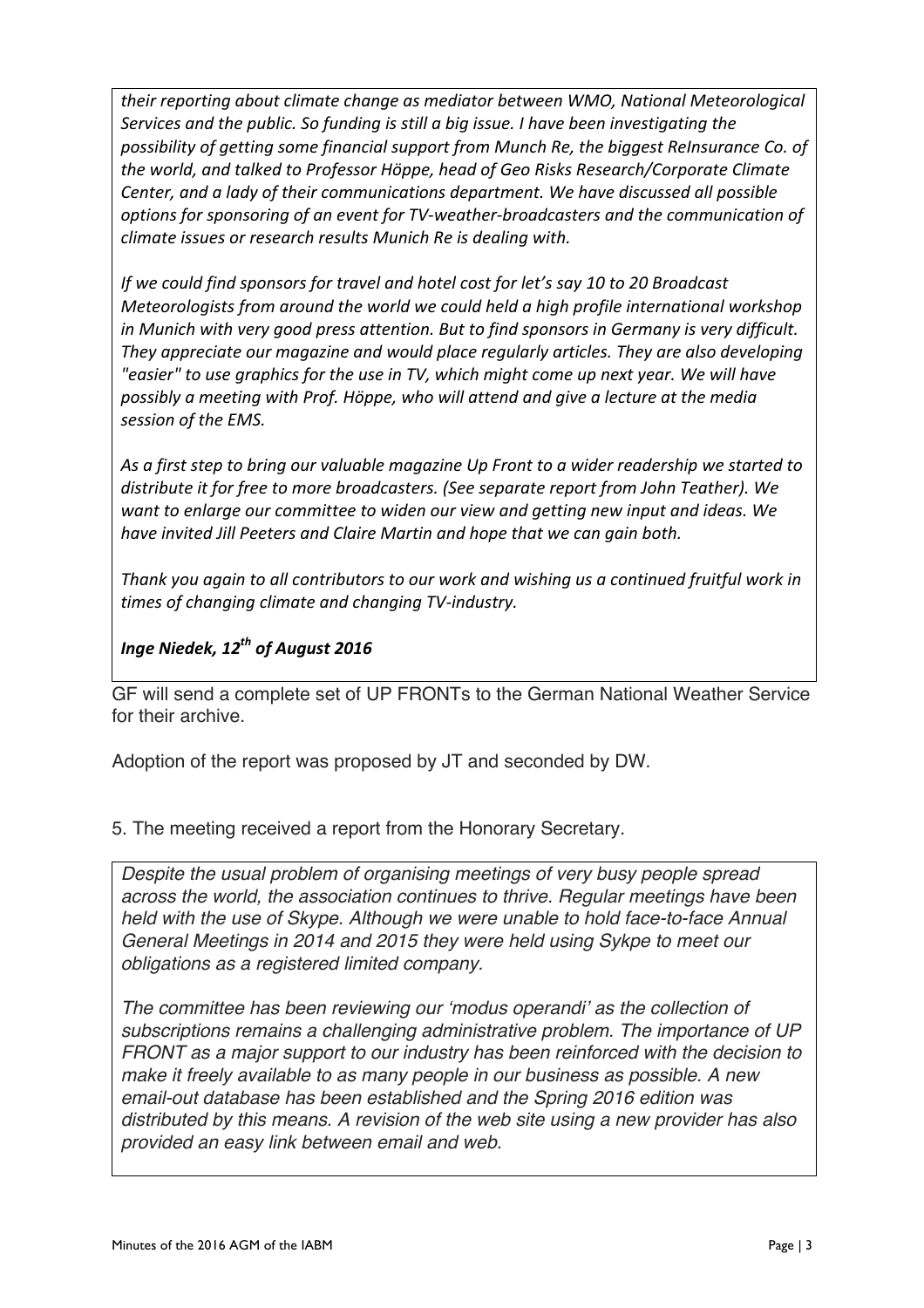*This year we are able to hold a face-to-face AGM and with sufficient directors in attendance work has also been done on a new model for membership so as to best serve the association into the future.*

*As Editor of UP FRONT may I thank all those who have taken the time and care to provide articles.* 

Adoption of the report was proposed by IN and seconded by PG.

6. The meeting received a report from the Honorary Treasurer.

The Association urgently needs to consider its future financing, as well as its future structure. As a company limited by guarantee, it has a requirement to make annual returns to the *Companies Office in Dublin. The cost in professional fees etc in meeting this requirement is circa* €1,200 p.a. The collection of membership fees through credit card is via an *intermediary and this facility costs approximately* €450 p.a. Thus the Association needs *about* €1,650 per annum just to maintain its present identity. While no invoices / requests for 2016 fees have, as yet, been sent out the likelihood is that the IABM will enter 2017 without any certainty that there will be funds available to discharge its liabilities for that *year.* The Committee needs to decide on the best future, financially sustainable, structure for *the IABM*

*Gerald Fleming Treasurer 21st August 2016*

Adoption of the report was proposed by PG and seconded by IN.

7. Election of the Board of Directors. The following were unanimously elected, subject to them being fully paid up members. GF will check the current status of the director's payments and write to them if there are in arrears.

| Chairman                      | Inge Niedek                            |
|-------------------------------|----------------------------------------|
| Vice Chairman                 | <b>Claire Martin</b>                   |
| Secretary                     | John Teather                           |
| Treasurer                     | <b>Gerald Fleming</b>                  |
| Membership                    | <b>Tomas Molina</b>                    |
| Publications                  | <b>Bill Giles</b>                      |
| <b>Ordinary Directors</b>     | Paul Gross, Panos Giannopoulos, Dieter |
|                               | Walch, Jesper Theilgaard, Jill Peeters |
| South American Representative | Mauricio N. Saldivar                   |
| Australasia Representative    | <b>Daniel Corbet</b>                   |